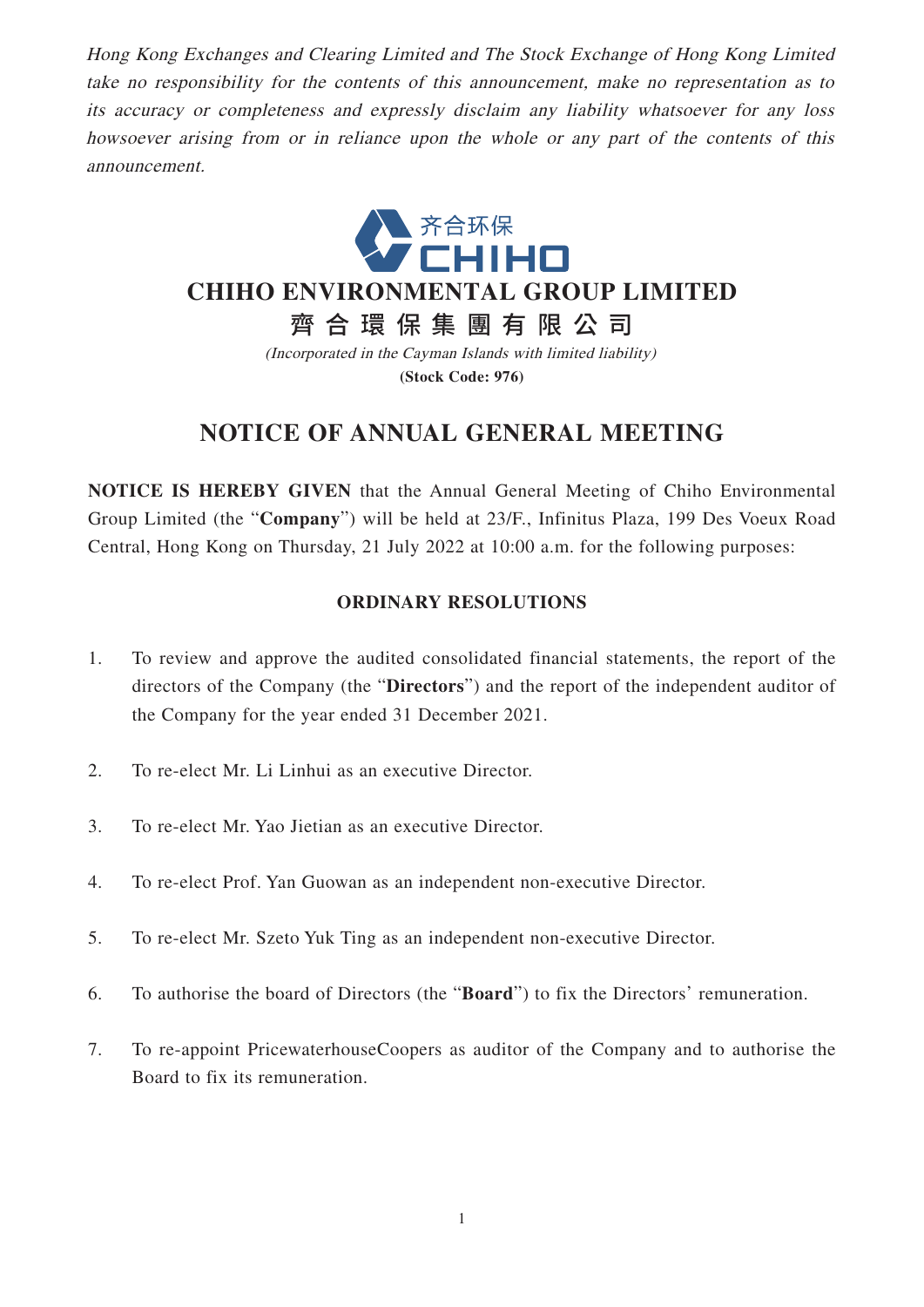8. To consider and, if thought fit, pass with or without amendment(s), the following resolution ("**Resolution**") as an ordinary resolution of the Company ("**Ordinary Resolution**"):

## "**THAT**:

- (a) subject to paragraph (c) of this Resolution, and pursuant to the Rules (the "**Listing Rules**") Governing the Listing of Securities on The Stock Exchange of Hong Kong Limited (the "**Stock Exchange**"), the exercise by the Directors during the Relevant Period (as hereinafter defined) of all the powers of the Company to allot, issue and deal with additional shares of HK\$0.01 each in the share capital of the Company (the "**Shares**") or securities convertible into Shares and to make or grant offers, agreements and options (including but not limited to warrants, bonds and debentures convertible into Shares) which might require the exercise of such power be and is hereby generally and unconditionally approved;
- (b) the approval in paragraph (a) of this Resolution shall authorise the Directors during the Relevant Period to make or grant offers, agreements and options (including but not limited to warrants, bonds and debentures convertible into Shares) which might require the exercise of such power during or after the end of the Relevant Period;
- (c) the total number of Shares allotted or agreed conditionally or unconditionally to be allotted (whether pursuant to an option or otherwise) by the Directors pursuant to the approval in paragraph (a) of this Resolution, otherwise than pursuant to (i) a Rights Issue (as hereinafter defined); or (ii) the exercise of rights of subscription or conversion under the terms of any warrants or other securities issued by the Company as at the date of this Resolution carrying a right to subscribe for or purchase Shares or otherwise convertible into Shares; or (iii) the exercise of the subscription rights under the share option schemes of the Company; or (iv) any scrip dividend scheme or similar arrangement for the grant or issue of shares or rights to acquire Shares of the Company, shall not exceed 20% of the total number of shares of the Company in issue as at the date of the passing of this Resolution provided that if any subsequent consolidation or subdivision of share of the Company is affected, the maximum number of shares that may be issued pursuant to the approval in paragraph (a) above as a percentage of the total number of issued shares immediately before and after such consolidation or subdivision shall be the same and such maximum number of shares shall be adjusted accordingly; and the said approval shall be limited accordingly; and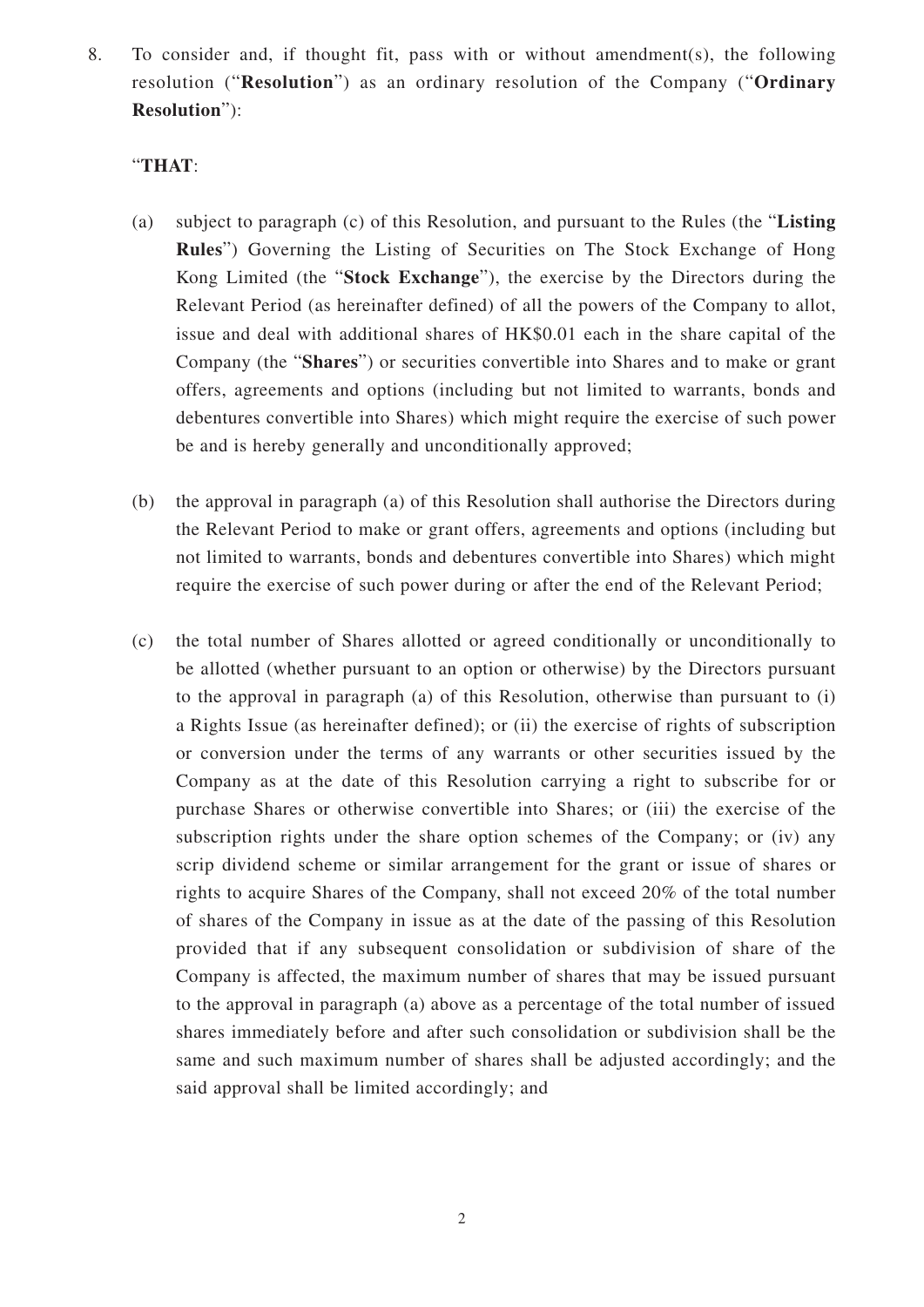(d) for the purpose of this Resolution:

"**Relevant Period**" means the period from the passing of this Resolution until whichever is the earlier of:

- (i) the conclusion of the next annual general meeting of the Company following the passing of this Resolution;
- (ii) the expiration of the period within which the next annual general meeting of the Company is required to be held by the articles of association of the Company and any applicable laws;
- (iii) the revocation or variation of the authority given under this Resolution by an Ordinary Resolution of the shareholders of the Company in general meeting; and

"**Rights Issue**" means an offer of Shares open for a period fixed by the Directors to holders of Shares whose names appear on the register of members of the Company on a fixed record date in proportion to their then holdings of such Shares (subject to such exclusions or other arrangements as the Directors may deem necessary or expedient in relation to fractional entitlements or having regard to any restrictions or obligations under the laws of, or the requirements of any recognised regulatory body or any stock exchange in, any territory applicable to the Company)."

9. To consider and, if thought fit, pass with or without amendment(s) the following Resolution as an Ordinary Resolution:

## "**THAT**:

- (a) subject to paragraph (b) of this Resolution, the exercise by the Director during the Relevant Period (as hereinafter defined) of all the powers of the Company to repurchase Shares on the Stock Exchange subject to and in accordance with all applicable laws and/or the requirements of the Listing Rules, be and is hereby generally and unconditionally approved;
- (b) the total number of the Shares to be repurchased pursuant to the approval in paragraph (a) of this Resolution shall not exceed 10% of the total number of shares of the Company in issue as at the date of the passing of this Resolution provided that if any subsequent consolidation or subdivision of shares of the Company is affected, the maximum number of shares that may be repurchased pursuant to the approval in paragraph (a) above as a percentage of the total number of issued shares immediately before and after such consolidation or subdivision shall be the same and such maximum number of shares shall be adjusted accordingly; and the said approval shall be limited accordingly; and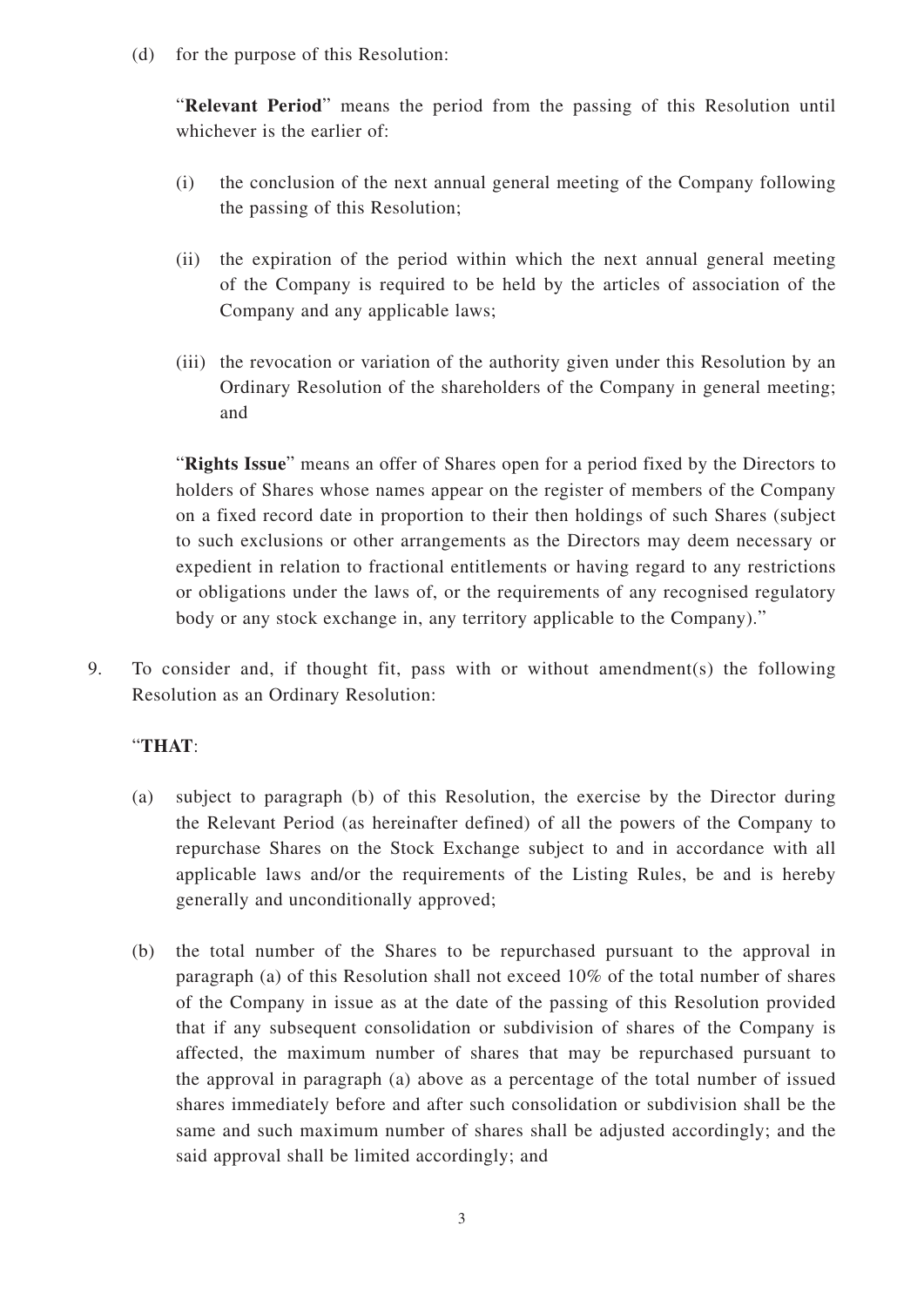(c) for the purpose of this Resolution:

"**Relevant Period**" means the period from the passing of this Resolution until whichever is the earlier of:

- (i) the conclusion of the next annual general meeting of the Company following the passing of this Resolution;
- (ii) the expiration of the period within which the next annual general meeting of the Company is required to be held by the articles of association of the Company and any applicable laws; and
- (iii) the revocation or variation of the authority given under this Resolution by an Ordinary Resolution of the shareholders of the Company in general meeting."
- 10. To consider and, if thought fit, pass with or without amendments the following Resolution as an Ordinary Resolution:

"**THAT** subject to the passing of Ordinary Resolutions nos. 8 and 9 above, the general mandate granted to the Director pursuant to Ordinary Resolution no. 8 be and is hereby extended by the addition to the total number of shares of the Company which may be allotted and issued or agreed to be allotted and issued by the Directors pursuant to such general mandate of an amount representing the aggregate nominal value of the share capital of the Company repurchased by the Company under the authority granted pursuant to Ordinary Resolution no. 9, provided that such extended amount shall not exceed 10% of the total number of shares of the Company at the date of passing of the said Resolution."

> By Order of the Board **Chiho Environmental Group Limited Li Linhui** Chairman

Hong Kong, 13 June 2022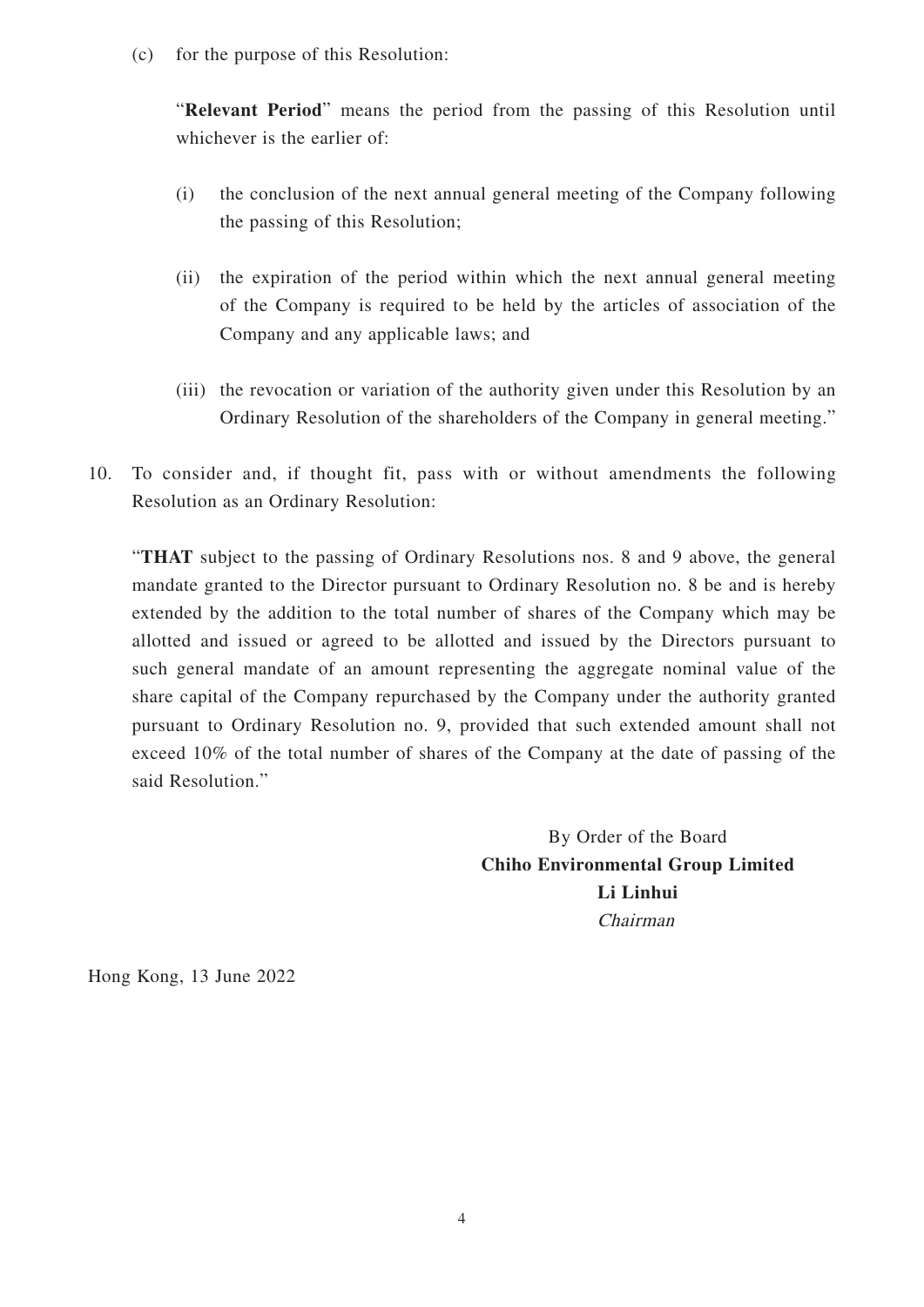Registered Office: Cricket Square Hutchins Drive P.O. Box 2681 Grand Cayman KY1-1111 Cayman Islands

Principal Place of Business in Hong Kong: 48 Wang Lok Street Yuen Long Industrial Estate Hong Kong

Notes:

- (1) A member entitled to attend and vote at the meeting is entitled to appoint another person as his proxy to attend and vote instead of him. A member who is the holder of two or more Shares may appoint more than one proxy to attend and vote instead of him. A proxy need not be a member of the Company.
- (2) Where there are joint holders of any Share, any one of such joint holders may vote, either in person or by proxy, in respect of such Share as if he/she were solely entitled thereto, but if more than one of such joint holders are present at the meeting, the vote of the senior holder who tenders a vote, whether in person or by proxy, shall be accepted to the exclusion of the votes of the other joint holder(s). For this purpose, seniority shall be determined by the order in which the names stand on the register of members of the Company in respect of the joint holding.
- (3) To be valid, a form of proxy and the power of attorney or other authority (if any) under which it is signed or a certified copy of that power or authority, must be deposited at the Company's Hong Kong branch share registrar and transfer office, Computershare Hong Kong Investor Services Limited at 17M Floor, Hopewell Centre, 183 Queen's Road East, Wanchai, Hong Kong not less than 48 hours before the time appointed for holding the meeting or any adjournment thereof.
- (4) Shareholders are advised to read the circular to the Shareholders dated 13 June 2022 which contains information concerning the Resolutions to be proposed in this notice.
- (5) According to Rule 13.39(4) of the Listing Rules, any vote of Shareholders at a general meeting of the Company must be taken by poll except where the Chairman, in good faith, decides to allow a resolution which relates purely to a procedural or administrative matter to be vote on by a show of hands. Accordingly, the Chairman of the Annual General Meeting will exercise his power under the articles of association of the Company to demand a poll in relation to all proposed Resolutions at the Annual General Meeting.